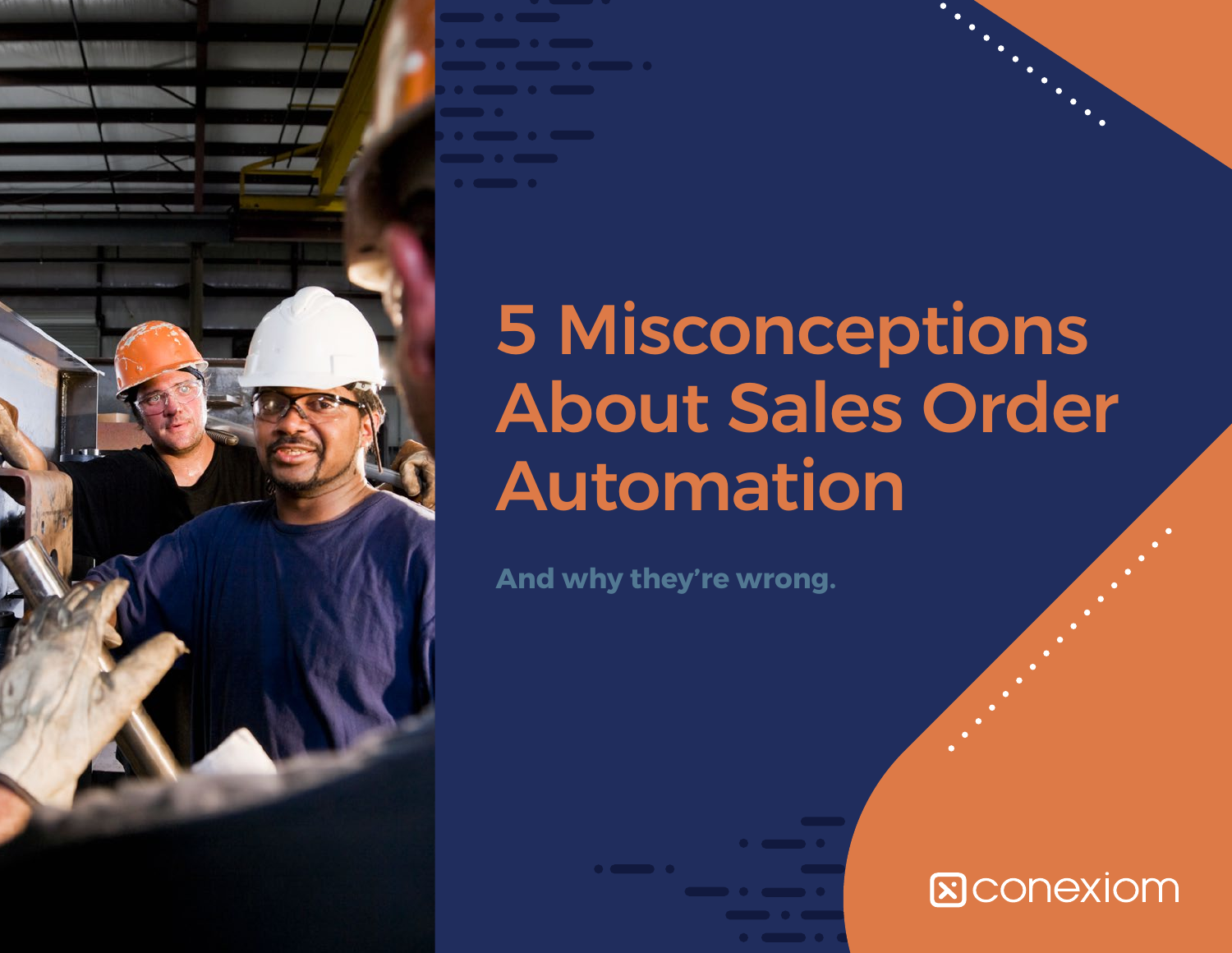# The \$8.4 Trillion Problem

Every year, in the US, more than \$8.4 trillion dollars of business-to-business sales orders are processed manually. And the approach hasn't changed since the 1980s:

Customer service representatives (CSRs) receive an order, manually key it in, and double-check their work to prevent mistakes. According to recent research, this task takes up to 50% of their day, every day. And it adds absolutely zero value to the customer experience and the business as a whole.

Many business leaders know that this is a dated, cumbersome process. They know it is rife with inefficiency and error. They want their CSRs to be able to focus on customer service, not mundane data entry.

They are under pressure to do more with less, and they want their people to focus on value-add activities.

Despite these pressures, decision-makers can be wary about Sales Order Automation. The way they process orders may not be perfect, but it does the job. It took years to build. It's fragile.

**"Our CSR team used to spend 80% of their time on order entry, and 20% of their time on customers. Now, it's 80% on customers and 20% on order entry."**



5 MISCONCEPTIONS ABOUT SALES ORDER AUTOMATION 2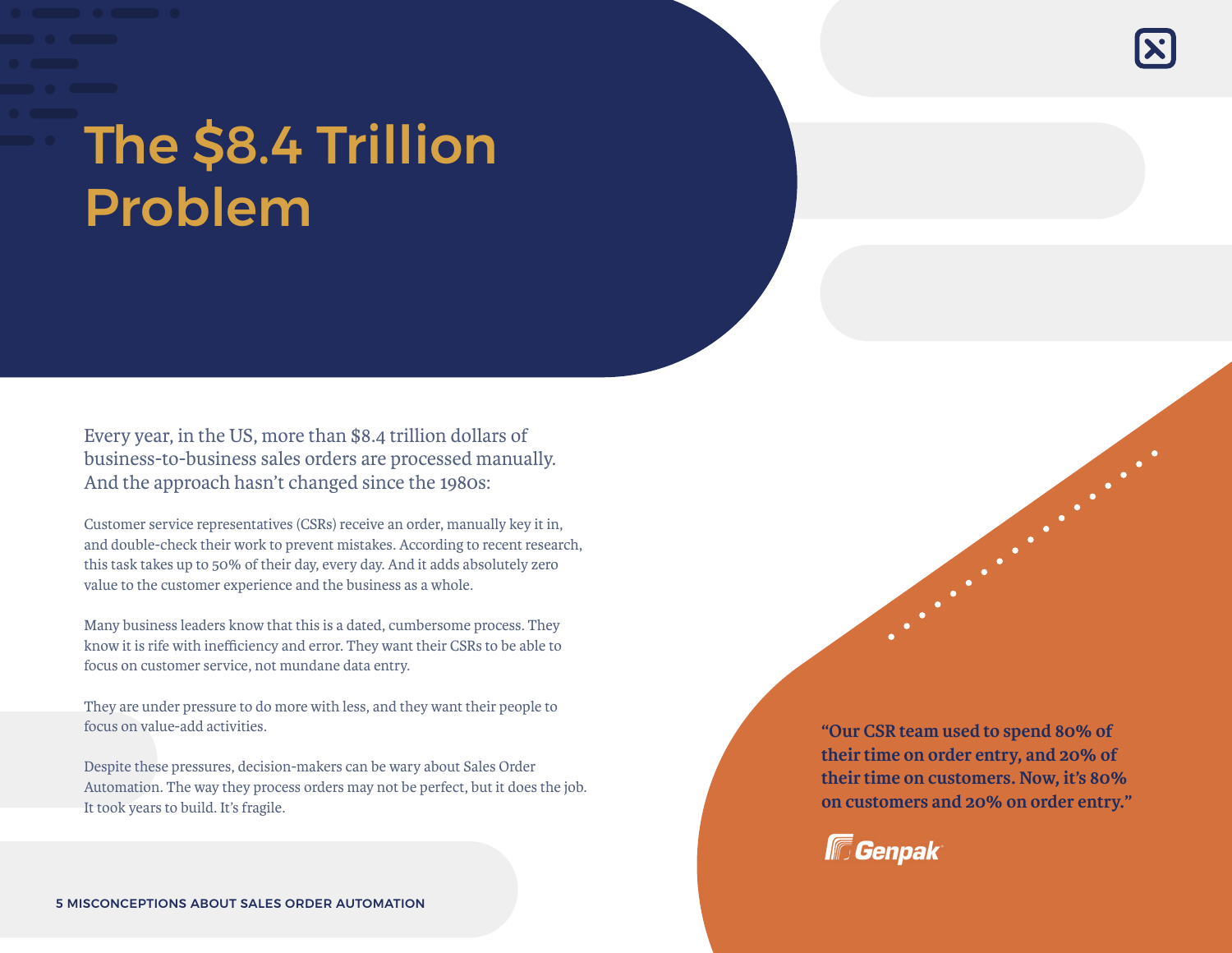## "I can't afford Sales Order Automation."

#### **The Good News**

Conexiom's Sales Order Automation operates on a cloud-based model, meaning there is no high up-front costs to purchase expensive hardware. There are no software licenses to purchase. There are no upgrades needed to your existing infrastructure, either. You simply order the customer pack that fits your needs, based on the number of customers you're ready to automate. Over time, you can add more customers as you get comfortable.

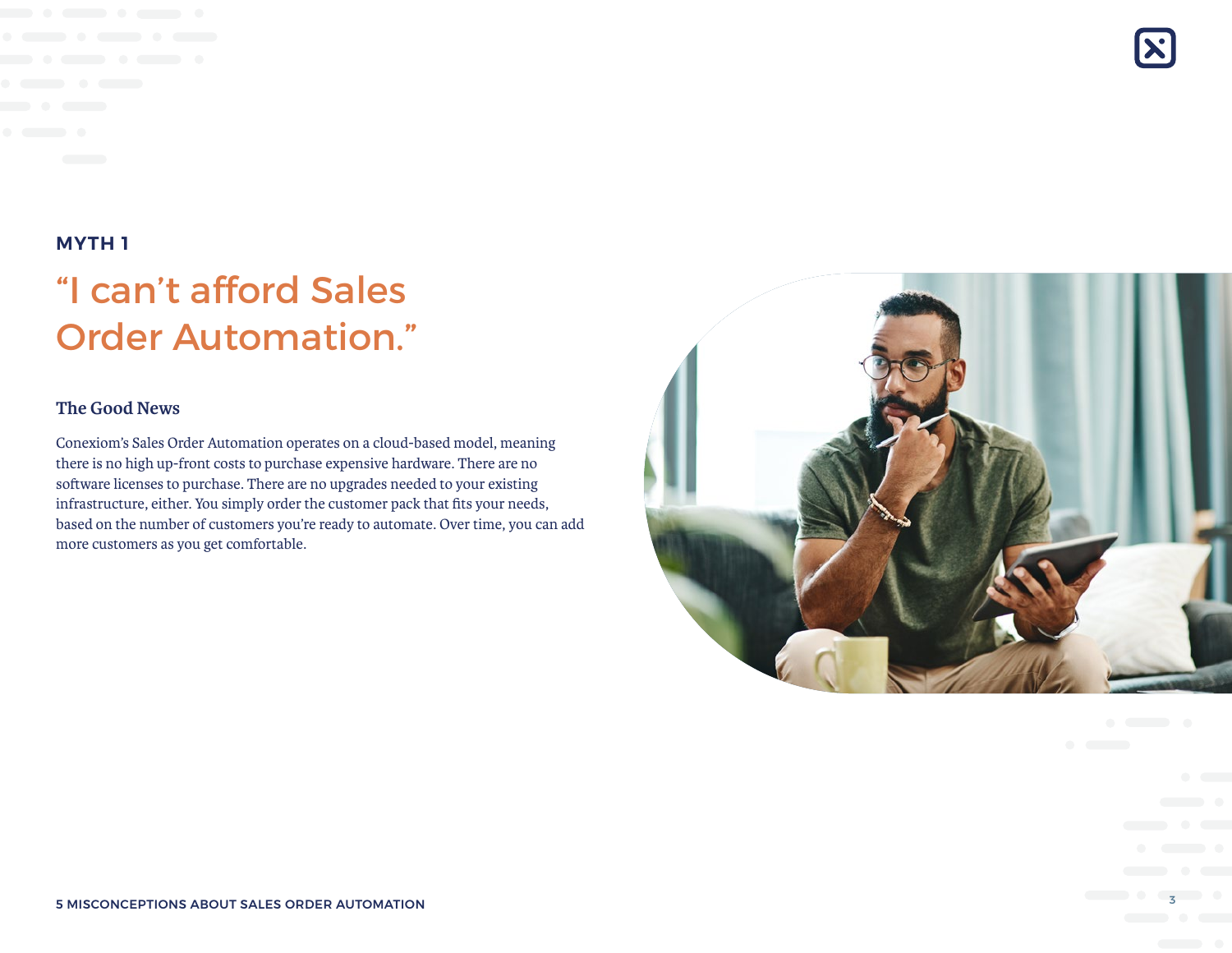## "I don't have the time to implement Sales Order Automation."

#### **The Good News**

Conexiom is quick and easy to implement. Typically, it is up and running in less than 30 days, with no burden to IT. The setup tasks can usually be scheduled into a regular work week.

In a matter of hours, most users have their first customer up and running. Our team of experts do the more technical work, and guide you through our proven onboarding process. During this process, we accurately configure your current customer purchase orders into your existing ERP system.

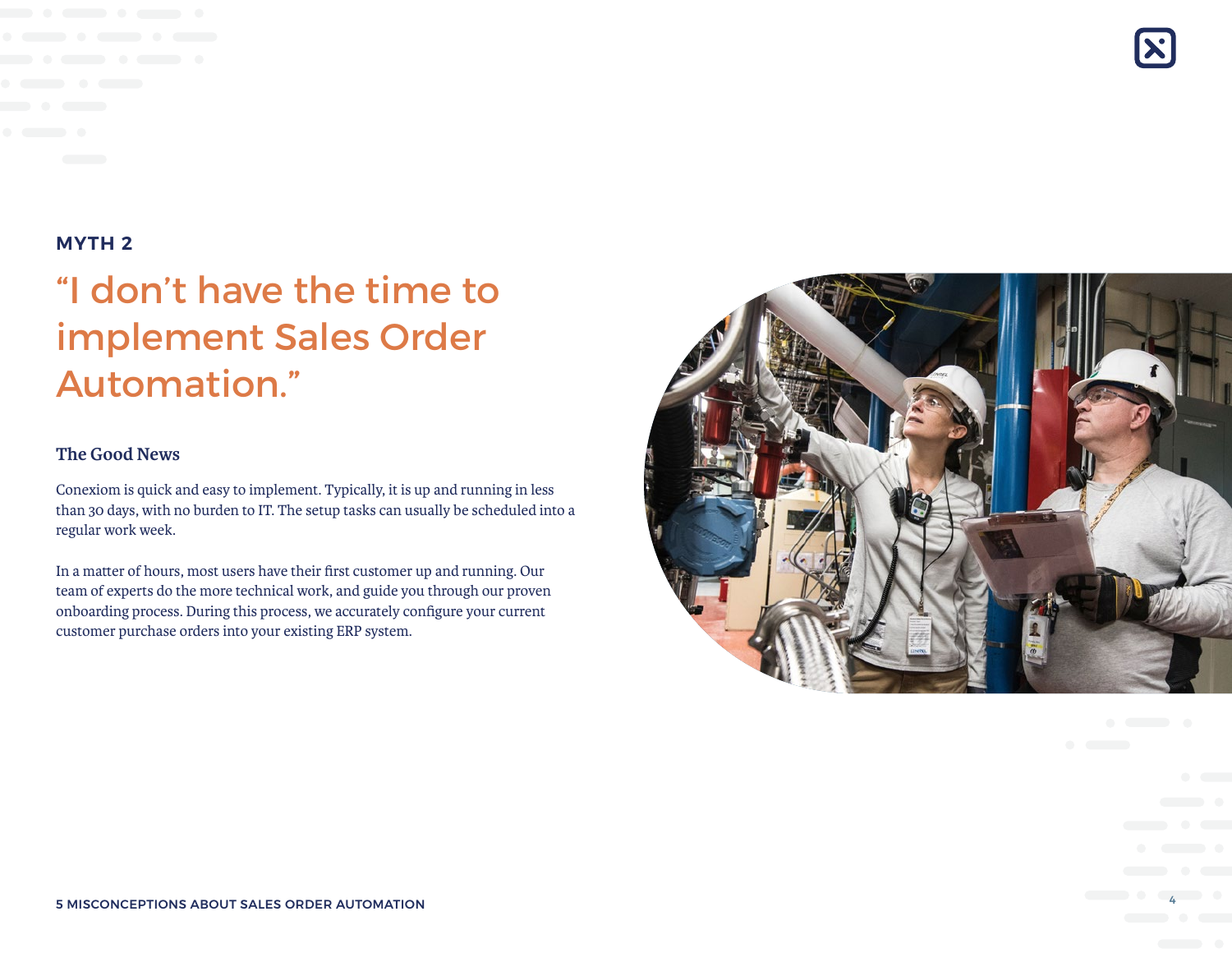

## "My customers will have to change the way they do business with us."

#### **The Good News**

When you onboard Conexiom, your customers don't have to change one thing about how they do business with you. We know how important it is to never negatively impact customers. Sales Order Automation works with your existing business practices, rather than requiring new ones.

During onboarding, we follow this process: You select a specific customer, and grab a collection of their unique purchase orders. Then we work with you to carefully configure the business logic, ensuring it's accurately captured and automatically transformed into sales orders in your existing ERP system. Your customers can continue to send orders as they always have without changing a thing about how they currently order from you.

**"I'd love to automate my sales order processing. But if I do this, I'll have to ask my customers to alter their processes and workflows. I can't burden them with an ask like that."**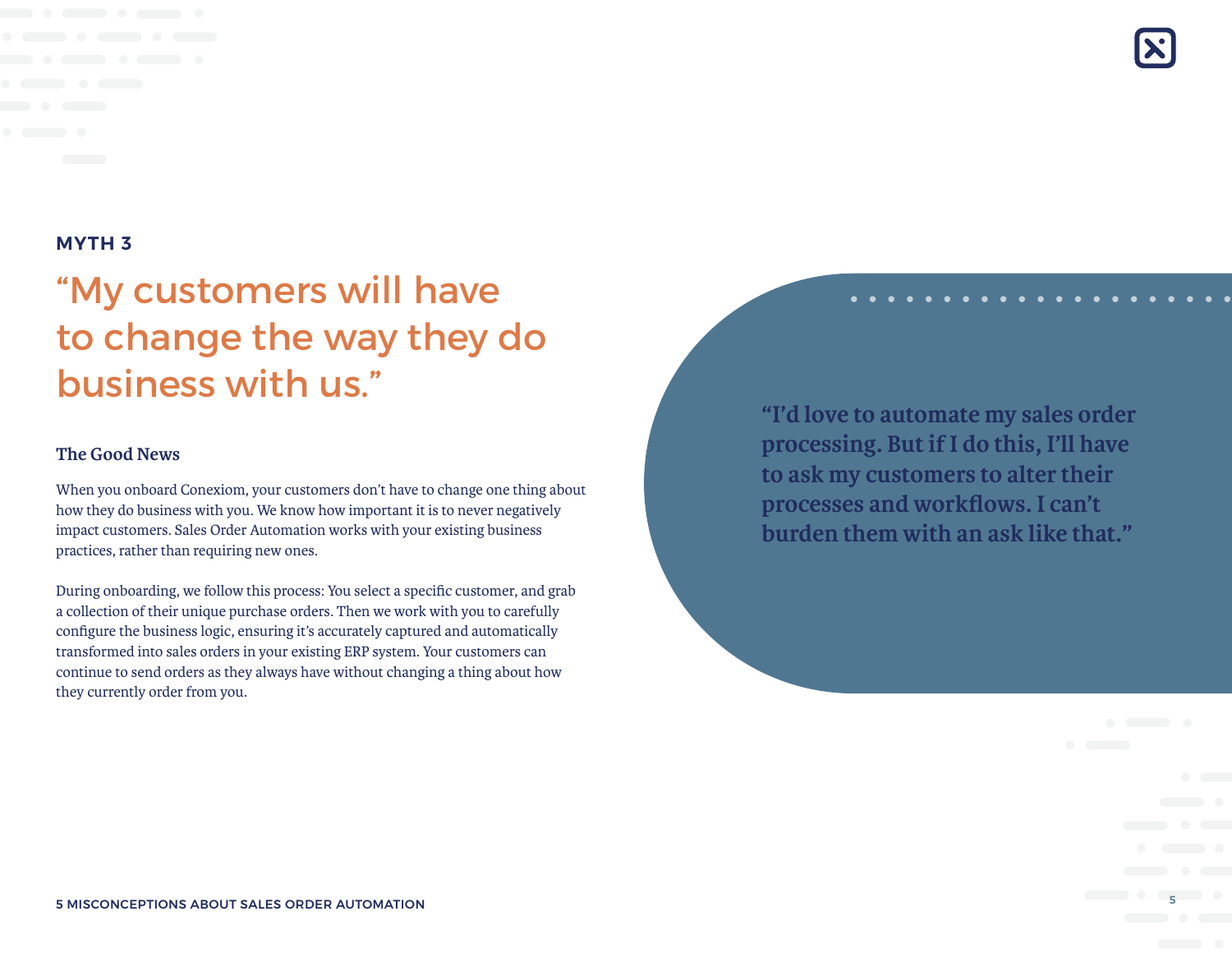## "Automating my sales order processing will introduce new data inaccuracies."

#### **The Good News**

Touchless Sales Order Automation is purpose-built to eliminate all errors. Unlike workflow solutions that leverage OCR, the Conexiom platform is 100% data accurate, regardless of the format, complexity, or variability of data. Unlike manual processing, once Sales Order Automation is implemented, there is no need for a CSR to double- or triple-check orders.

We work with you to define each customer's purchase order format, and then understand, define, and apply the complex business logic that determines how that data should be configured into a sales order. This ensures orders are processed accurately every single time.

 **"The idea of Sales Order Automation sounds great – but I'm concerned about accuracy. We've worked hard to achieve low error rates. I can't risk an increase in errors that will inconvenience customers."**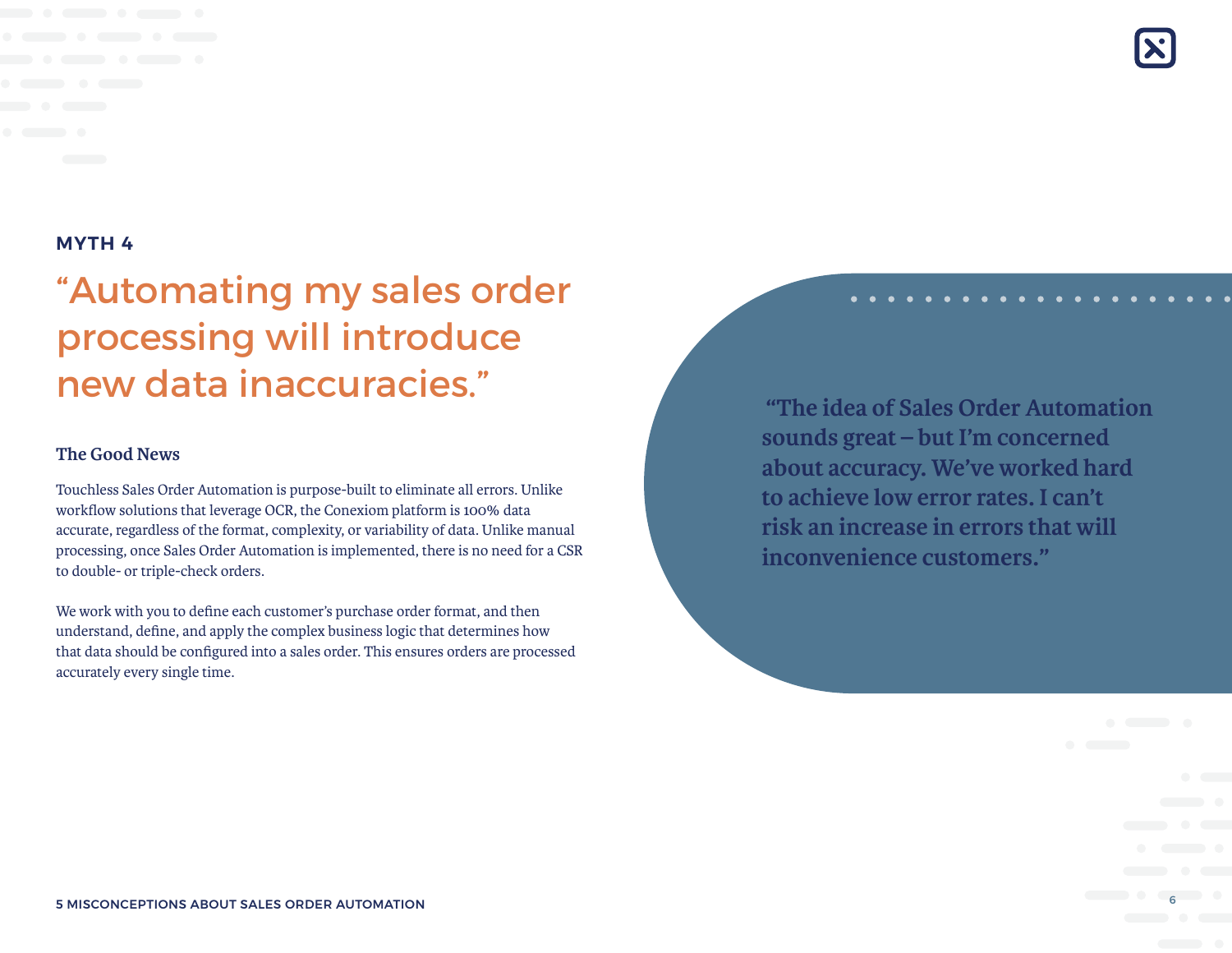

## "Orders will still fall through the cracks."

#### **The Good News**

Conexiom's Sales Order Automation solution is continually learning, meaning that it improves over time the more orders it processes.

When a specific order does require human review, an exception notification is sent to alert a CSR that attention is needed. Once rectified, the solution "learns" from that decision, preventing the same exception from happening again.

With an >80% touchless rate, Conexiom processes orders with no human intervention in just 2 minutes, with no trading partners' orders "falling through the cracks."

**"Sales Order Automation sounds too good to be true. What if there's a problem with a purchase order? What if it doesn't translate perfectly into a sales order in our ERP system?"**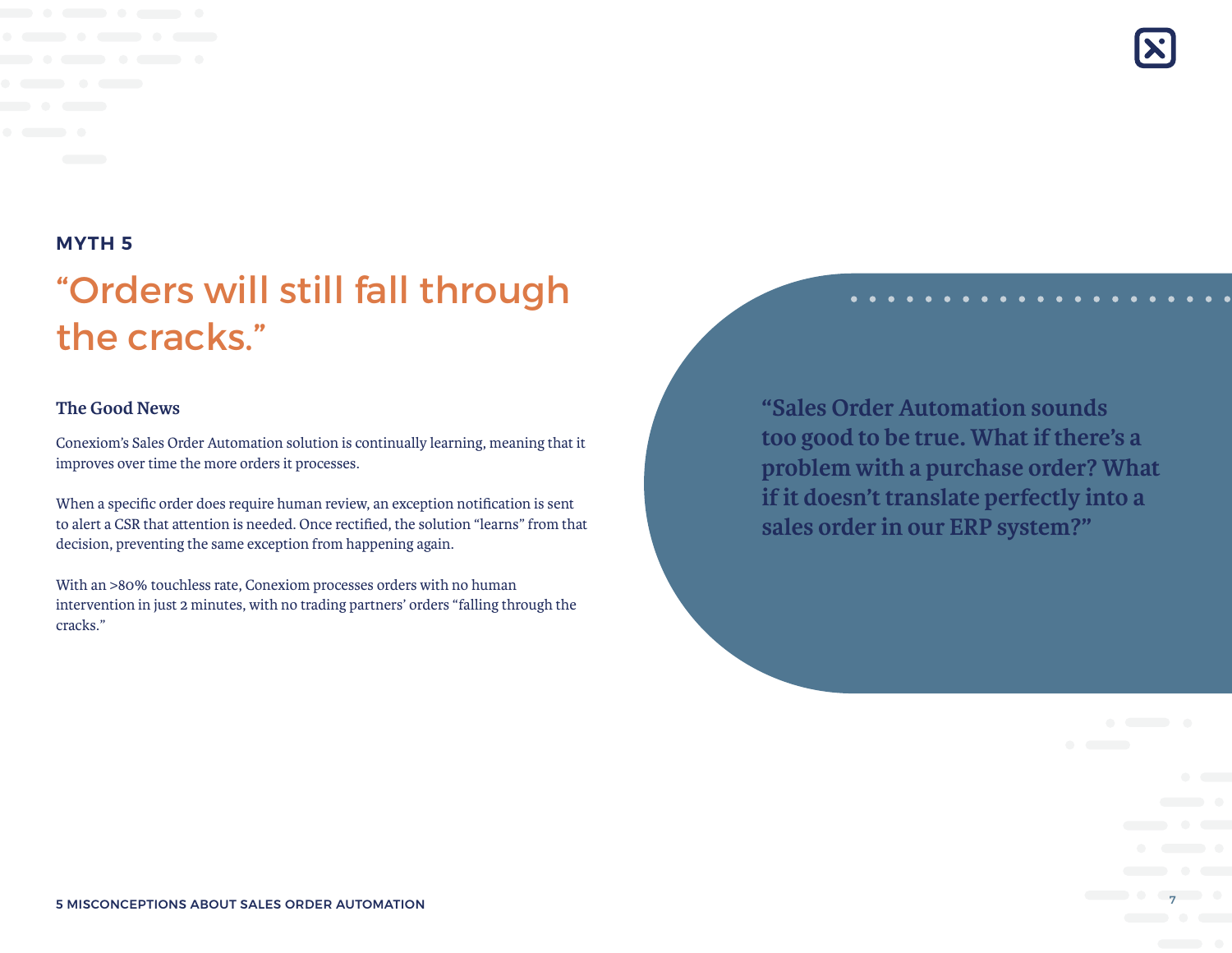



### Getting Started With Conexiom

New technologies – especially new technologies that tie to core business processes – can make people wary. At Conexiom, we've built Sales Order Automation to be onboarded and experienced in clear stages.

Our team has converted our domain knowledge of wholesale manufacturing and distribution into a proven methodology that's successfully enrolled thousands of customers.

Once the initial group of customers is successfully enrolled and the configuration process is mastered, it's easy to expand the deployment to include additional customers, and to realize the full potential of Sales Order Automation.

To accelerate this process, we assign new customers a dedicated Onboarding Specialist, to simplify implementation and ensure that results are seen as soon as possible.